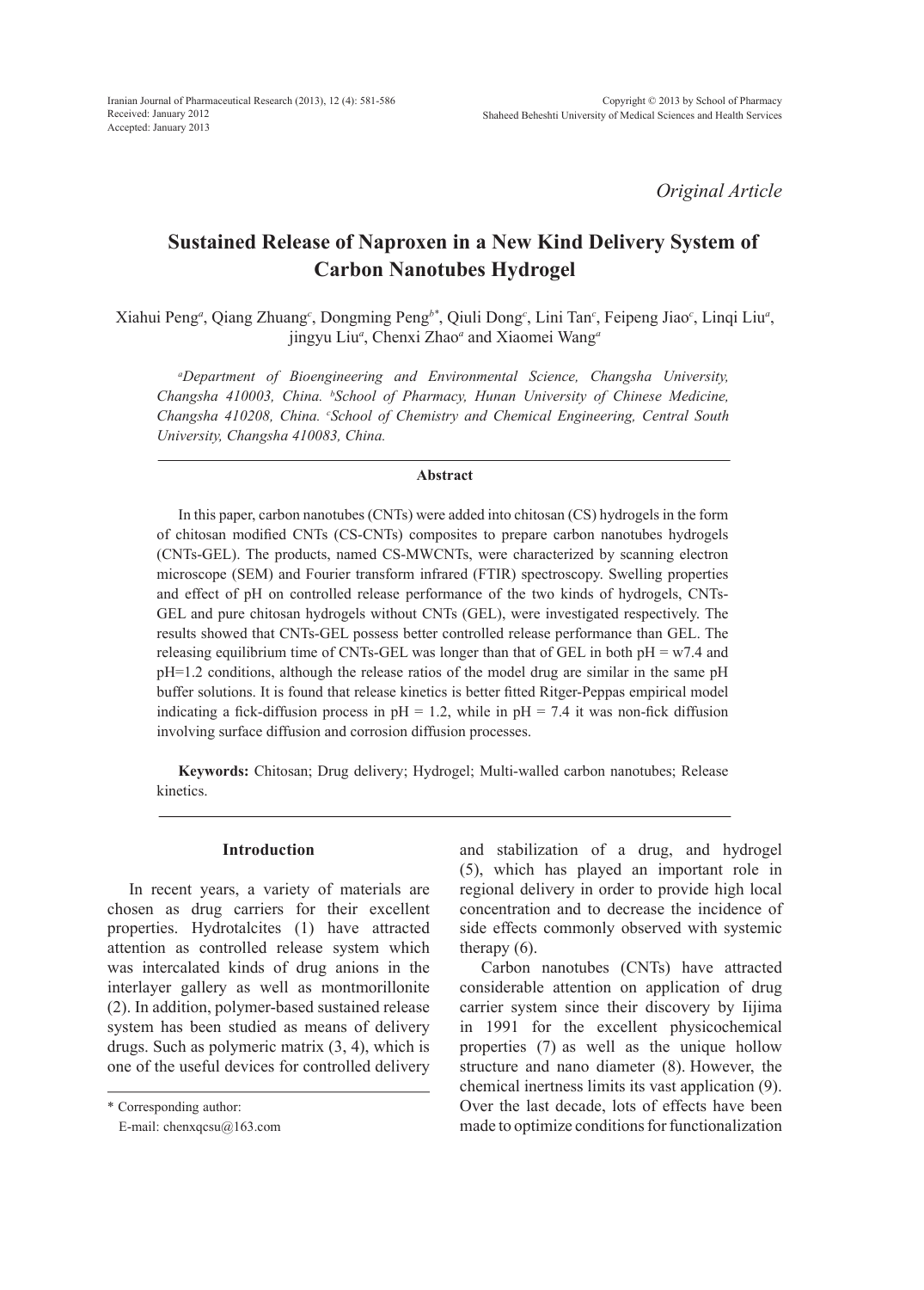of CNTs using polymers (10, 11).

Chitosan is well-known as nontoxic and biologically degradable (12, 13) and increase its use in a suitable functional material for biomedical utilization for its bioactivity and biocompatibility. In this work, multi-walled carbon nanotubes/Chitosan hydrogel served as carrier and naproxen was used as model drugs. The In-vitro releases of the drug were study in different pH conditions. Release mechanisms of the model drugs from hydrogel were investigated via four kinetics equations. The comparison studies on drug delivery behavior and swelling ability of CNTs-GEL with hydrogel synthesized without CNTs (GEL) were conducted.

#### **Experimental**

## *Materials*

Multi-walled carbon nanotubes were purchased from Nanoport Co.Ltd. Shenzhen, China. According to the specification of the manufacturer, the samples of nanotubes are 20- 40 nm in diameter and about 5-15 μm in length, with approximately less than 3% amorphous carbon. Chitosan with viscosity < 200 mPa.s was purchased from Chengdu Kelong Reagent Co.Ltd. Naproxen with purity  $> 99\%$  were obtained from Xiya Co.Ltd. Chengdu, China. Glutaraldehyde was purchased from Sinopharm Chemical Reagent Co.Ltd. All other chemicals used were of analytical grade, without further purification.

## *Synthesis of hydrogels*

Hydrogels containing CNTs (CNTs-GEL) and the pure hydrogel without CNTs (GEL) were both prepared in this experiment in order to compare the effectiveness of CNTs on the sustained release of this kind of hydrogel.

The commercial MWCNTs were treated with concentrated nitric acid at 100°C for 8 h, washed with deionized water several times and dried at 80°C. Acid-treated MWCNTs were placed into reactor containing N, N-2-dimethyl formamide (DMF) and acetic acid solution of chitosan in scheduled proportion. After dispersing in sonicator with ultrasonic power: 200 W and frequency: 40 KHZ for 30 min under room temperature, the reaction was performed at 95°C for 24 h. The products, named CS-MWCNTs, obtained by twice adjusting pH value of the mixture and centrifuging with 3000 rpm in succession to remove un-reacted materials, were vacuum filtered, and the filter cakes were washed with ethanol for three times, and then dried under vacuum at 80°C for 24 h. Scanning electron microscope (SEM) and Fourier transform infrared (FTIR) spectroscopy were both used to observe the products.

CNTs-GEL was prepared by CS-CNTs gelling with Chitosan (mass ratio of CS/CS-MWCNTs=1:3), taking glutaraldehyde (2.5% about 2 mL) as gelling agent. In addition, a cleaning process was needed to remove all the impurities and unreacted chemicals in the method of immersing hydrogels in deionized water and changing water at regular time. GEL was prepared in a similar way, but only by chitosan with help of glutaraldehyde serving as gelling agent and with a cleaning process as well. Both kinds of hydrogels should be dried in an oven under vacuum at about 40°C for 7 h.

*Synthesis of naproxen-loaded CNTs-GEL and GEL*

Naproxen was entrapped into the CNTs-GEL and GEL by soak method. A certain amount of CNTs-GEL  $(m_0^1)$  and GEL  $(m_0^2)$  was soaked in naproxen solution for 4 h respectively. Drugloaded CNTs-GEL and GEL were vacuum dried to constant weight  $(m_1)$ . Loading amount of naproxen was determined as:  $m_1$ - $m_0$ . Loading efficiency of naproxen was determined as follows:

$$
e^{0.06} = \frac{m_1 - m_0}{m_0} \times 100
$$
 (1)

## *Swelling studies*

Swelling studies of CNTs-GEL and GEL were carried out in two aqueous media: 0.1 mol/L HCl solution (pH 1.2) as simulated gastric fluid and phosphate buffer solutions (pH 7.4) as simulated intestinal fluid. The sample was placed at 37°C in the vessel containing the two kinds of media, respectively. At regular intervals, the gel was reweighed after carefully wiping off excess liquid with filter paper. The swelling ratio of the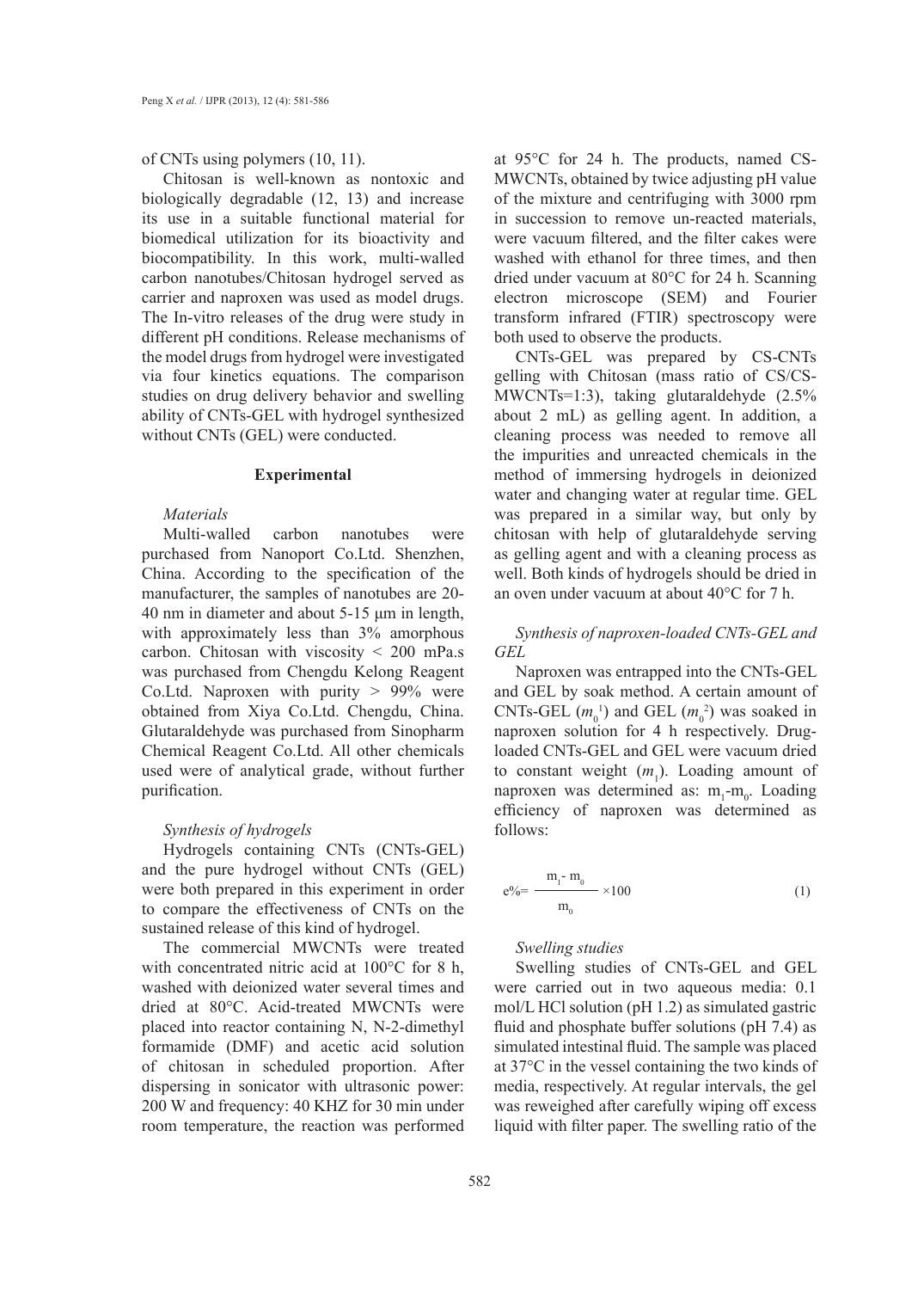



**Figure 1.** SEM images of acid-treated CNTs (a) and CS-CNTs (b).

hydrogel was determined as follows:

$$
S = \frac{W_s - W_0}{W_0} \times 100\%
$$
 (2)

where  $W_0$  represents weights of initial hydrogel,  $W_s$  is weight of wet hydrogel and *S* is swelling ration of hydrogel.

## *In-vitro release experiments*

The in-vitro drug release tests were performed in a vessel containing 100 mL medium of simulated gastric fluid (pH 1.2) or simulated intestinal fluid (pH 7.4), respectively. The temperature was maintained at  $37 \pm 0.5$  °C, and the stirring speed was 100 rpm. 3 mL solution was collected from the release medium at regular intervals. After each sample collection, the medium was replenished with equal amount of fresh buffer to maintain a constant volume. Samples were analyzed by UV-vis spectrophotometer at maximum absorption wavelength based on the established UV standard absorbance curves for drugs.

## **Results and Discussions**

#### *SEM of CNTs before and after modification*

Scanning electron microscopy (SEM) studies were performed for characterizing the structure of the acid-treated MWCNTs and CS-MWCNTs. Figure 1 shows the SEM images of MWCNTs before and after modification. It is found that the MWCNTs treated by concentrated nitric acid (Figure 1a) presents slender with bulge on partial surface, It may be attributed to that nitric acid treatment produces carboxylic groups and the functionalized amorphous carbon on the MWCNTs according to theory from the previous works (14, 15). After surface modification of MWCNTs with biopolymer CS by direct heating approach (Figure 1b), the surface topography of MWCNTs changed significantly, which proves that surface of MWCNTs is covered with chitosan, simultaneous with wrapping of the polymers to the surface of MWCNTs.

# *FTIR analysis of CNTs before and after modification*

Fourier Transform Infrared (FTIR) spectra of acid-treated MWCNTs (a) and CS-MWCNTs (b) are shown in Figure 2. In Figure 2(a), the wide and intense band at 3220 cm<sup>-1</sup> is attributed to the vibration of -OH in carboxyl group, the characteristic peaks at 1513 cm<sup>-1</sup> and 1040  $cm^{-1}$  are due to the vibration of C=O and C-O, respectively. In Figure 2(b), the intense bands at 3480 cm-1 and 1040 cm-1 are attributed to the stretching vibration of N-H and C=O in -CONH, respectively, which confirm that the polymer was grafted onto MW CNTs via the amide linkage.

## *Swelling studies on hydrogel*

In order to simulate the possible effect of pH on drug release rate, a swelling studies of CNTs-GEL and GEL were conducted in simulated gastric fluid (pH 1.2) and simulated intestinal fluid (pH 7.4) at physiological temperature of 37°C±0.5°C. Hydrogel is a cross-linked hydrophilic polymer, so it can interact with the aqueous medium and swell in water to an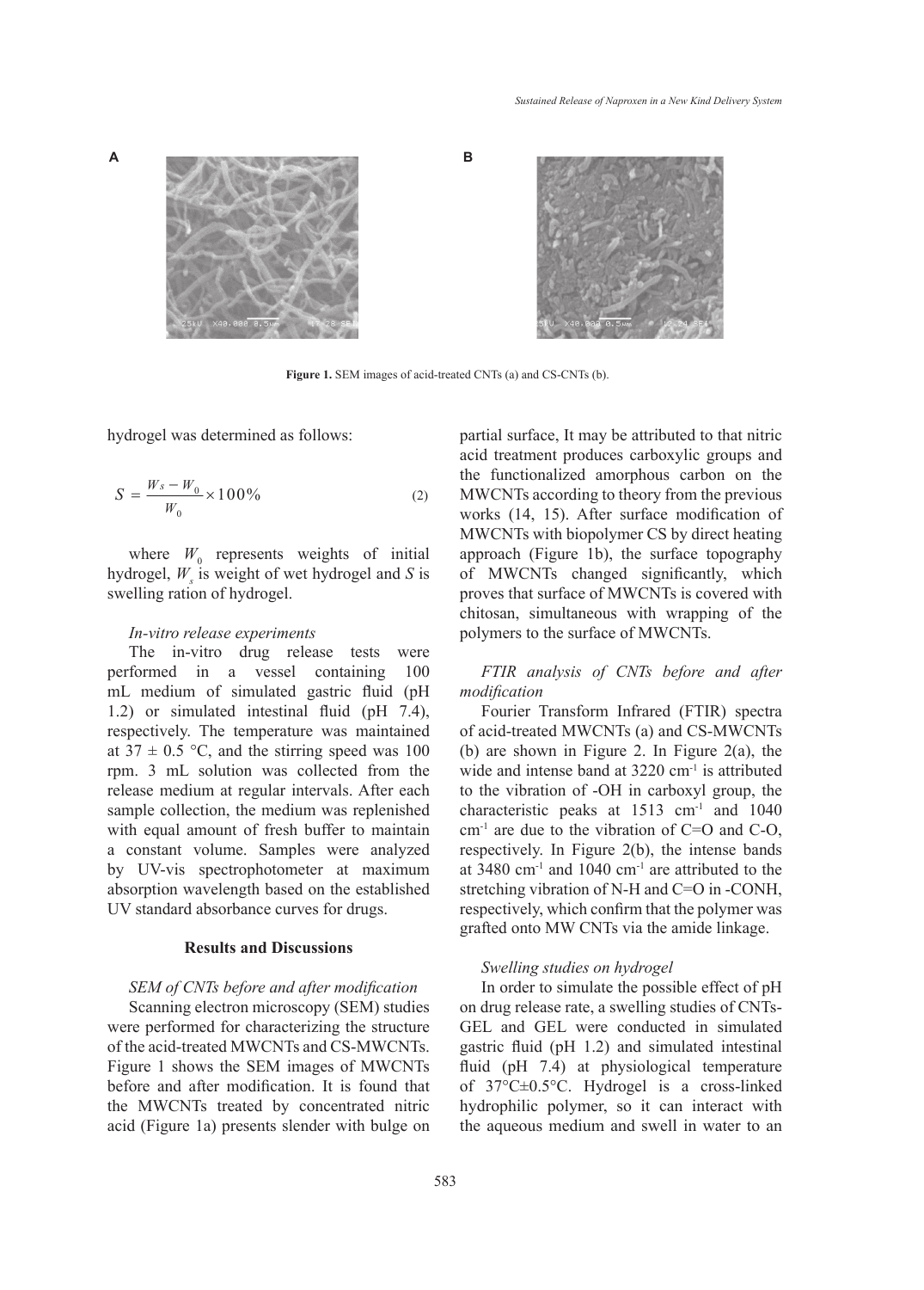

**Figure 2.** Infrared spectra of acid-treated CNTs (a) and CS-CNTs (b).

equilibrium volume, but preserve its shape. As shown in Figure 3, swelling ratios of the two kinds of hydrogel in artificial intestinal juice is much higher than in artificial gastric juice. Side-chain amino of chitosan is pH-sensitive. In alkaline medium, Amino group exists in the free state, and the hydrogen bonding interaction is enhanced, so the swelling ratio is relative small. It is found that the swelling rate for the CNTs-GEL is slower than that for hydrophilic GEL. The significant difference of final ratio is probably due to the change of the osmotic pressure in two artificial juices. Each experiment was conducted in triplicate (RSD  $\leq$ 5.0).

## *In-vitro drug release studies*

Table1 shows that naproxen-loaded



**Figure 3.** Swelling ratio profiles of the CNTs-GEL and GEL in simulative gastrointestinal fluids.

efficiency of CNTs-GEL is quite different from naproxen- loaded GEL. Naproxen-loaded efficiency of CNTs-GEL is much higher than that of GEL. It can be inferred from that GEL of cross-linked chitosan cannot interact effectively with hydrophobic naproxen. Naproxen may interact with CS-MWCNTs by intermolecular interactions.

Figure 4 showed the release behaviors of drugs in buffer solutions. In this study, naproxen was taken as model drug to examine the release behavior from the CNTs-GEL and GEL in simulative gastrointestinal fluid (pH 7.4 and pH 1.2), respectively. Each experiment was conducted in triplicate (RSD≤4.6).

Release of naproxen from the hydrogel was shown in Figure 4, which indicated a burst effect in both CNTs-GEL and GEL mediums in



**Figure 4.** Accumulative release profiles of naproxen in simulative gastrointestinal fluid.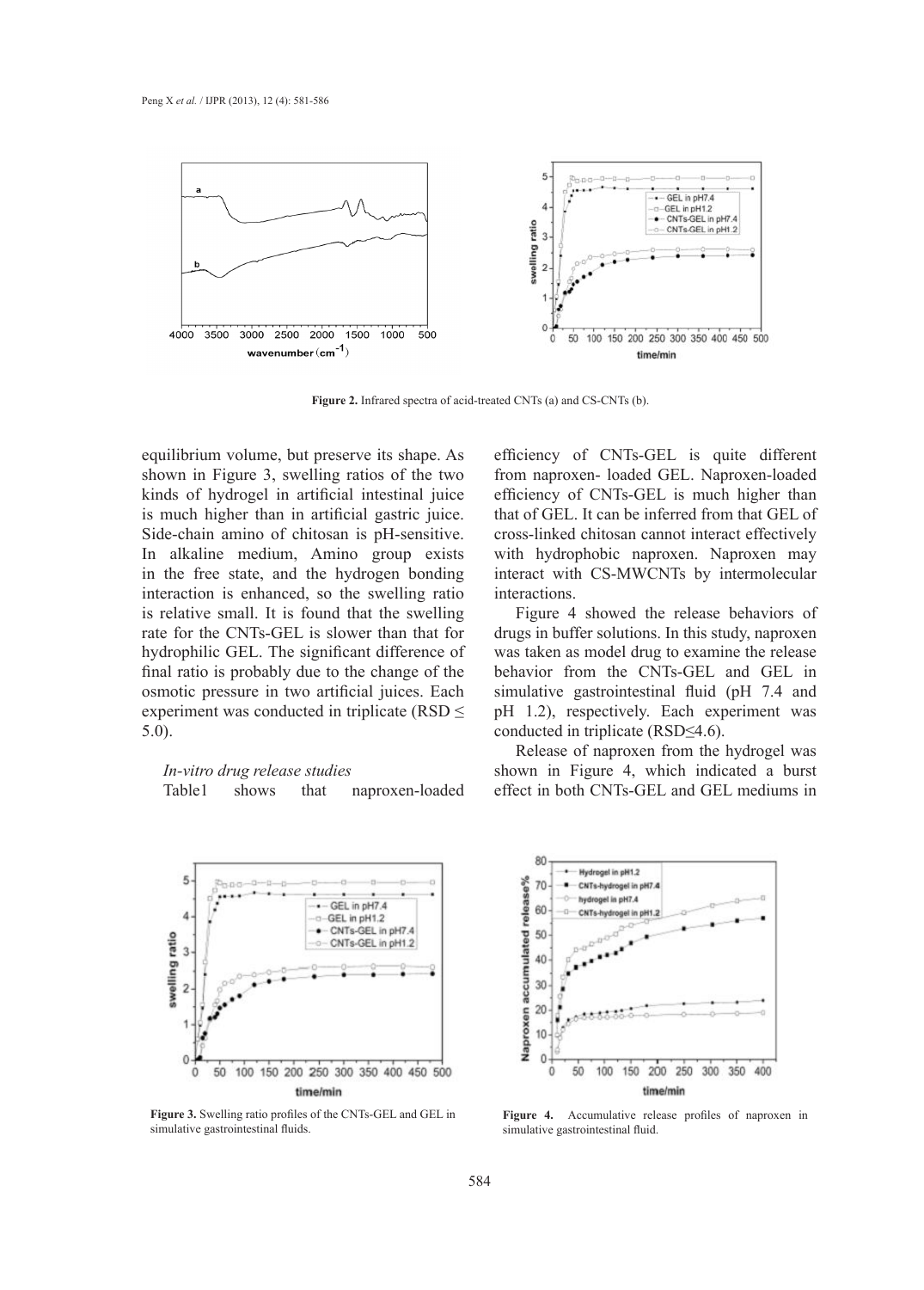| <b>Table 1.</b> Drug-loading ratios of CNTs-GEL or GEL. |  |  |  |  |
|---------------------------------------------------------|--|--|--|--|
|---------------------------------------------------------|--|--|--|--|

| <b>Item</b>      | $e\%$ | <b>RSD</b> |
|------------------|-------|------------|
| $CNTs-GEL (n=3)$ | 78.4  | $<$ 5%     |
| GEL $(n=3)$      | 29.7  | $<$ 5%     |

e%, naproxen Loading efficiency; RSD, e relative standard deviation.

first 30 min, which should be attributed to the concentration gradient of the drugs between the gel and the media. Then naproxen release slowly in CNTs-GEL mediums. The release behavior of naproxen is identical with the swelling of both kinds of gels in two different fluids.

It is noted that the dissolution rate of naproxen is somehow pH dependent. The release performance in acidic solution was more obvious. pH have great impact on swelling ratio and swelling degree. pH value of solution also influence the characteristics of molecular. In the acidic solution, repulsive forces between naproxen molecular and CNTs, collaborating with swelling effect force naproxen release to solution. Because of naproxen hydrophobicity, naproxen release performance will decrease in relative high concentrations of naproxen solution.

## *Kinetics release*

With the purpose of getting insight into the release mechanism of carbon nanotubes hydrogel, the release data of two types of medicine carrying hydrogel in simulative gastrointestinal fluid were fitted to classic drugrelease kinetics models. Bhaskar model (eq.(3)), Higuchi model (eq.(4)), first order model (eq. (5)) and Ritger-Peppas empirical model (eq.(6)) (16, 17).

$$
\ln(1 - R) = c \times t^{0.65}
$$
 (3)

$$
R = c \times t^{0.5} \tag{4}
$$

$$
-\ln(1 - R) = c \times t \tag{5}
$$

$$
\lg R = k \times \lg(c \times t) \tag{6}
$$

Where *R* represents release percentage, *t* is the time, *c* is release rate constant and *k*, release exponent.

The analysis results are summarized in Table 2. As is shown, release data of naproxen is better fitted Ritger-Peppas empirical model in  $pH=1.2$ , indicating that it was fickdiffusion ( $k \le 0.43$ ) while in pH=7.4 it was non-fick diffusion involving surface diffusion and corrosion diffusion processes (0.45≤ *k* ≤0.89).

#### **Conclusion**

A new kind of drug carrier, carbon nanotubes hydrogel (CNTs-GEL) was synthesized by chitosan modified multiwalled carbon nanotubes (CS-MWCNTs). The comparison of in-vitro drug release behaviors between CNTs-GEL and the hydrogel without MWCNTs was conducted, so as to corroborate that MWCNTs contributed to improve the effect of sustained release of hydrogel. The release mechanism in pH=1.2 was found as fick-diffusion but a non-fick diffusion process involving surface diffusion and corrosion diffusion in  $pH = 7.4$ .

#### **Acknowledgments**

This work was supported by the Construct Program of the Key Discipline Hunan Province (No. 2012FJ3013).

**Table 2.** Kinetics data of carbon nanotubes hydrogel in different conditions.

| <b>Kinetics</b>   | <b>Bhaskar</b> |        | Higuchi           |        | <b>First order</b> |        | Ritger-peppas |        |        |
|-------------------|----------------|--------|-------------------|--------|--------------------|--------|---------------|--------|--------|
|                   | $\mathcal{C}$  | r      | $\mathcal{C}_{0}$ |        | $\mathcal{C}$      | r      | $\mathcal{C}$ | ĸ      | r      |
| Naproxen $pH=1.2$ | $-0.0127$      | 0.9503 | 4.1029            | 0.9691 | 0.0016             | 0.8391 | 0.1471        | 0.4112 | 0.9903 |
| Naproxen pH=7.4   | $-0.00948$     | 0.9541 | 3.5697            | 0.9607 | 0.0013             | 0.8379 | 0.3748        | 0.6724 | 0.9871 |

c, Release rate constant; r, correlation coefficients; k, release exponent.